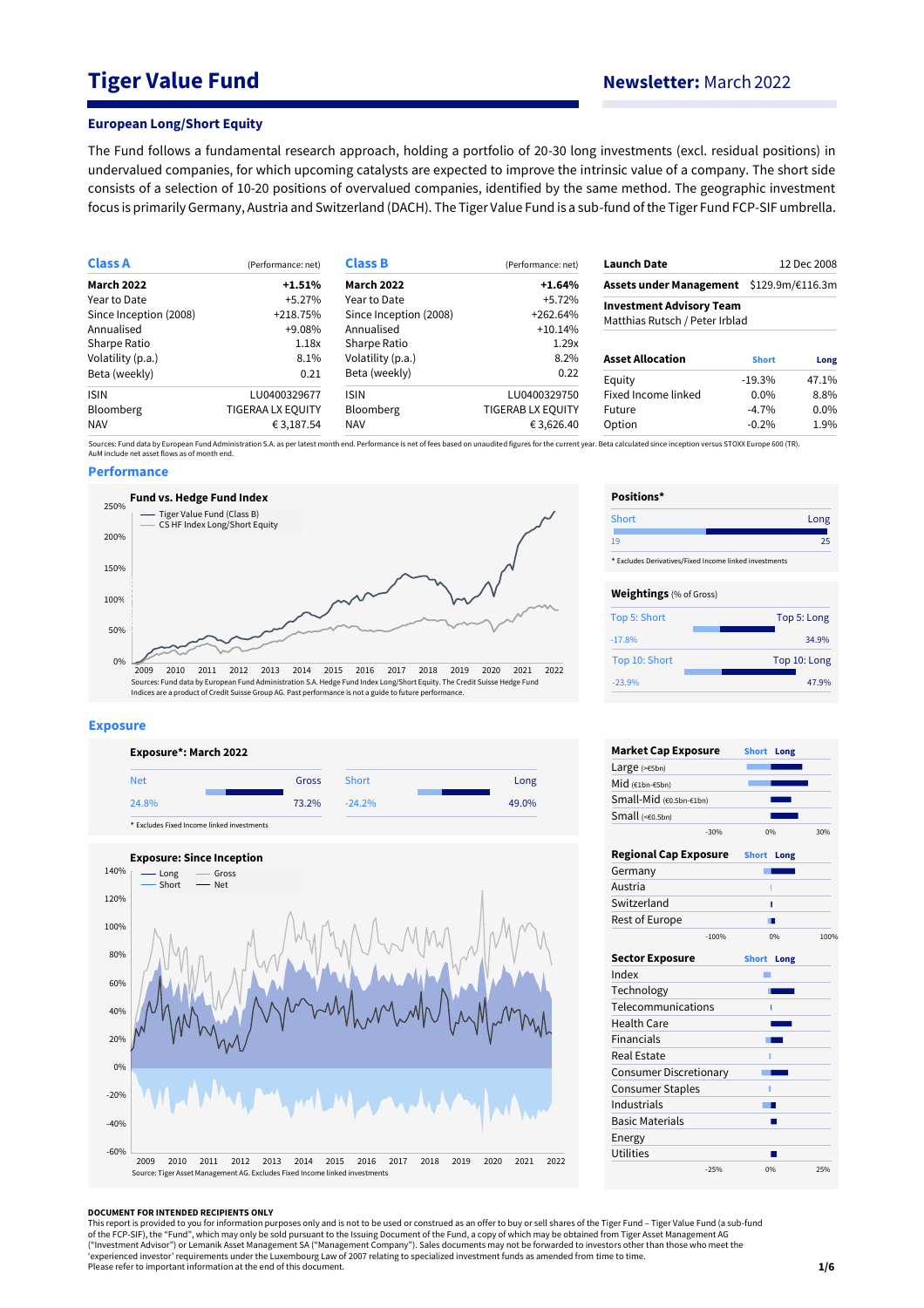# **Commentary: Low net exposure resulted into limited drawdown**

In March, the Tiger Value Fund ("TVF") was up +1.51% (class A), +1.64% (class B), +1.62% (class U) and +1.55% (class V), which we achieved with a low net exposure range of 23-27% resulting into a very limited drawdown during the market sell-off at the beginning of the month. While overall equity markets such as the DAX crashed -14.6%, the TVF had a drawdown of only -1.4% at the low point in March. We continued our cautious stance by covering only a few shorts and finished the month at 24.8% net exposure slightly down from 26.0% last month.

Our performance was mainly driven by Energiekontor (+61bp), Bayer (+137bp), Aixtron (+23bp) and Salzgitter (+23bp). Bayer performed +17% and Energiekontor +40% as both companies are one of the few companies that may benefit from the Russia-Ukraine conflict. Bayer, the global market leader in Crop Science, has relatively small direct activities in Eastern Europe, and at the same time strong agriculture markets outside Eastern Europe with favourable pricing which will fuel gains in Crop Science this year. Also, the glyphosate legal situation should be under control and pharma/consumer health performing well. EnergieKontor will gain significantly from the European energy security crisis having one of the largest renewable pipelines in Europe with 8.5GW in solar and wind pipeline of which 4.4GW in Germany and 7.7GW in Europe. With an urgent demand for renewable power generation, limited available projects and soaring electricity PPA prices, Energiekontor will be able to significantly capitalise on the current European energy crisis. Nevertheless, after significant YTD performance (+32%) and less upside to our fair value, we scaled out of our position at the end of the month but remain invested in RWE which an even larger renewables pipeline.

On the negative side we had many positions with smaller negative contributions. But the key detractor was Apontis Pharma (-48bp) after a disappointing 2022 guidance. Apontis will see lower than expected revenues and EBITDA in 2022 after the company lost a co-marketing agreement with Novartis and foresees higher marketing expenses in 2022. We see no change to the long-term growth story for single pills and used the share price weakness to slightly increase our position.

Our single short book and index hedges attributed +71bp in March. We had a mixed bag on our single short book (+42bp) with very good performance attributions from cyclicals but also negative attributions from a few tech shorts. Also, we only selectively covered some of our shorts during the sell-off and currently prefer a lower net exposure as we see continued inflationary pressures and supply chain issues which will further burden the broader equity market.

# **Outlook: Continued volatile energy markets dominates equity performance**

March turned out to be quite a roller coaster ride for the European equity markets. At one point in early March, the DAX index was down -14.6% for the month only to end March marginally down (-0.3%). The broader Stoxx Europe 600 gained +1% in March but was also down around -10% in early March. The catalyst for the volatile equity markets continued to be the war in Ukraine and the ensuing spike in commodity and energy prices.

In the energy markets, Brent crude oil price ended +7% higher in March but was at one point +38% month-to-date in early March. The European natural gas price was even more volatile and spiked +249% MTD in early March only to settle +24% higher in March. The 1y-forward German baseload electricity price on the other hand closed near its highs in March at +33% and remains extremely elevated.

Equity markets were also driven by corporate earnings announcement as the full year reporting season started. While Q4 results were largely as expected or as pre-announced, the outlook for 2022 has markedly darkened for most companies with significant impact from the volatile energy and commodity markets. This has also been confirmed in the many corporate management meetings we have had over the last weeks. Many of them have very poor visibility and have experienced significant disruption in their supply chains and production in recent weeks and see no improvement in the near term. Moreover, the renewed lockdown in Shanghai is another timely reminder that COVID is not yet over and will surely add to the current supply chain woes.

Consequently, we see no reason to change our current cautious approach to the European equity markets. We ended March with a net equity exposure of 24.8% slightly down from the end of February. We see plenty of attractive long term

#### **DOCUMENT FOR INTENDED RECIPIENTS ONLY**

This report is provided to you for information purposes only and is not to be used or construed as an offer to buy or sell shares of the Tiger Fund – Tiger Value Fund (a sub-fund of the FCP-SIF), the "Fund", which may only be sold pursuant to the Issuing Document of the Fund, a copy of which may be obtained from Tiger Asset Management AG ("Investment Advisor") or Lemanik Asset Management SA ("Management Company"). Sales documents may not be forwarded to investors other than those who meet the 'experienced investor' requirements under the Luxembourg Law of 2007 relating to specialized investment funds as amended from time to time. Please refer to important information at the end of this document.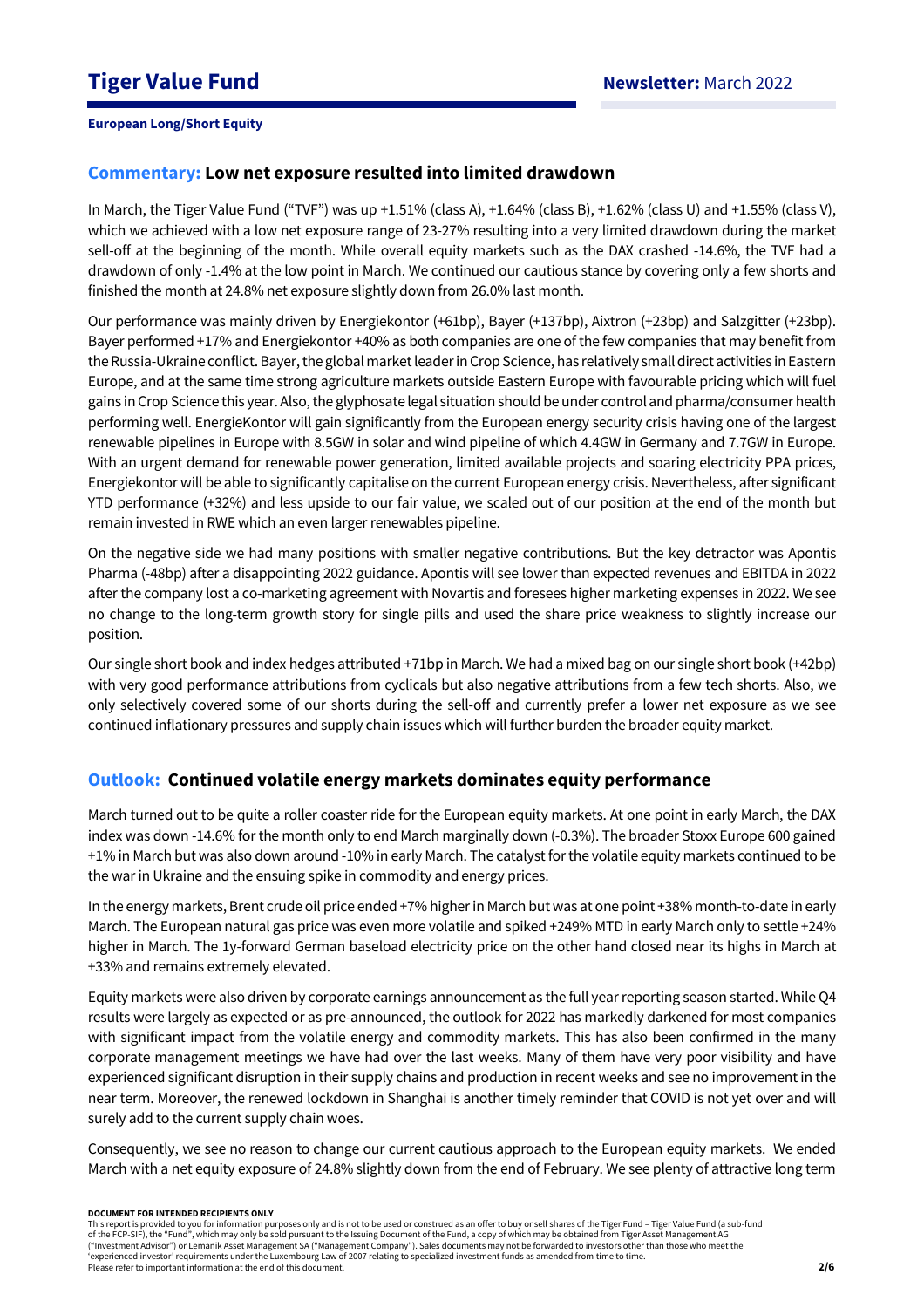# **Tiger Value Fund Newsletter:** March 2022

## **European Long/Short Equity**

investment opportunities but given the uncertain economic environment we remain very selective in our investment approach. Our largest positions are either negatively correlated to the current difficult economic environment (i.e. commodity or energy related) or largely uncorrelated and have idiosyncratic drivers (e.g. Aixtron). With a YTD performance of more than +5% and a low net exposure, we are in a good position to capitalise on any further equity market weakness and further build on our YTD returns. We remain very optimistic for the prospect of the Tiger Value Fund in 2022.

**Tiger Value Fund Team,** 

5<sup>th</sup> April 2022

**DOCUMENT FOR INTENDED RECIPIENTS ONLY**

This report is provided to you for information purposes only and is not to be used or construed as an offer to buy or sell shares of the Tiger Fund – Tiger Value Fund (a sub-fund<br>of the FCP-SIF), the "Fund", which may only ("Investment Advisor") or Lemanik Asset Management SA ("Management Company"). Sales documents may not be forwarded to investors other than those who meet the 'experienced investor' requirements under the Luxembourg Law of 2007 relating to specialized investment funds as amended from time to time. Please refer to important information at the end of this document.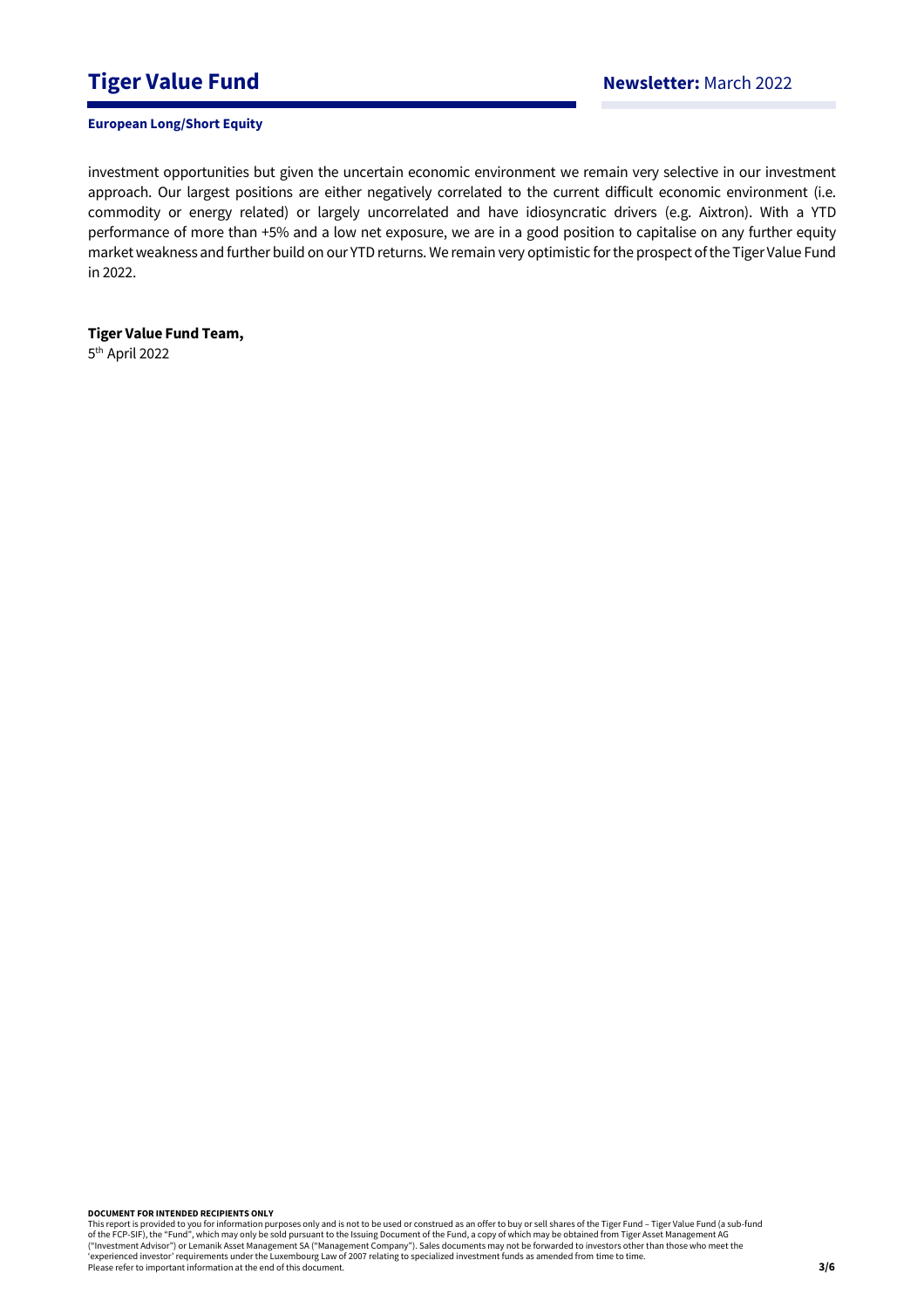# **Monthly Net Return**

| <b>Share Class A</b> | Jan      | Feb       | Mar       | Apr            | May      | Jun      | Jul      | Aug          | Sep      | Oct      | Nov                                                 | Dec       |                                                            | Year      |
|----------------------|----------|-----------|-----------|----------------|----------|----------|----------|--------------|----------|----------|-----------------------------------------------------|-----------|------------------------------------------------------------|-----------|
| 2022                 | 2.15%    | 1.52%     | 1.51%     |                |          |          |          |              |          |          |                                                     |           | (Year-to-Date)                                             | 5.27%     |
| 2021                 | 2.28%    | 2.24%     | 1.62%     | 0.42%          | 0.97%    | 0.55%    | 1.19%    | $-0.13%$     | 2.76%    | 1.69%    | $-0.74%$                                            | 0.14%     |                                                            | 13.71%    |
| 2020                 | 2.02%    | $-4.01%$  | $-6.80%$  | 7.77%          | 2.84%    | 7.79%    | 1.31%    | 2.69%        | 0.76%    | $-3.66%$ | 7.84%                                               | 6.85%     |                                                            | 26.90%    |
| 2019                 | 4.37%    | 0.23%     | $-0.91%$  | 1.44%          | $-4.53%$ | 1.09%    | 2.81%    | 1.72%        | 0.49%    | 1.98%    | 3.69%                                               | 2.92%     |                                                            | 16.05%    |
| 2018                 | 0.02%    | $-0.11%$  | $-2.45%$  | 0.09%          | $-0.17%$ | $-3.99%$ | 2.20%    | $-2.14%$     | $-1.58%$ | $-3.14%$ | $-2.73%$                                            | $-7.43%$  |                                                            | $-19.73%$ |
| 2017                 | 1.96%    | 1.31%     | 3.33%     | 0.22%          | 2.12%    | 0.97%    | $-1.07%$ | $-1.23%$     | $-0.77%$ | 0.45%    | 0.39%                                               | 0.41%     |                                                            | 8.30%     |
| 2016                 | $-3.91%$ | 0.21%     | 4.43%     | 1.40%          | $-0.99%$ | $-1.85%$ | 0.91%    | 1.05%        | 0.41%    | 0.22%    | 0.15%                                               | 2.70%     |                                                            | 4.58%     |
| 2015                 | 2.07%    | 3.13%     | 4.23%     | 0.99%          | 1.54%    | $-1.60%$ | 1.41%    | $-1.20\%$    | $-2.10%$ | 3.89%    | 1.45%                                               | 1.60%     |                                                            | 16.29%    |
| 2014                 | 1.88%    | 2.56%     | 0.63%     | 2.61%          | 0.63%    | $-0.34%$ | $-2.19%$ | $-0.42%$     | $-1.20%$ | $-1.32%$ | 1.83%                                               | 1.14%     |                                                            | 5.82%     |
| 2013                 | 3.57%    | 1.49%     | $-0.66\%$ | 0.24%          | 2.70%    | $-0.67%$ | 0.95%    | 0.07%        | 3.00%    | 2.66%    | 1.14%                                               | $-0.54%$  |                                                            | 14.73%    |
| 2012                 | 4.48%    | 1.51%     | 1.35%     | $-1.68%$       | $-1.05%$ | $-0.37%$ | $-0.59%$ | 0.69%        | 1.85%    | 0.57%    | $-0.53%$                                            | 1.44%     |                                                            | 7.79%     |
| 2011                 | 3.43%    | $-0.21%$  | 1.47%     | 2.14%          | 0.25%    | $-0.81%$ | $-1.32%$ | $-3.41%$     | 0.45%    | $-1.72%$ | $-2.24%$                                            | 0.86%     |                                                            | $-1.31%$  |
| 2010                 | 0.50%    | 0.06%     | 2.22%     | $-0.32%$       | $-3.08%$ | 2.04%    | 0.05%    | 0.58%        | 3.25%    | 1.62%    | 0.18%                                               | $-0.41%$  |                                                            | 6.75%     |
| 2009                 | 0.56%    | 1.73%     | 0.46%     | 2.87%          | 3.60%    | 5.51%    | 1.21%    | 4.35%        | 1.05%    | 0.62%    | 1.26%                                               | $-1.29%$  |                                                            | 24.04%    |
| 2008                 |          |           |           | $\overline{a}$ | ÷        |          |          | ä,           | ÷,       | ä,       |                                                     | 0.003%    |                                                            | 0.003%    |
|                      |          |           |           |                |          |          |          |              |          |          |                                                     |           |                                                            |           |
|                      |          |           |           |                |          |          |          |              |          |          |                                                     |           | (Share Class A % Annualised Return Since Inception)        | 9.08%     |
| <b>Share Class B</b> | Jan      | Feb       | Mar       | Apr            | May      | Jun      | Jul      | Aug          | Sep      | Oct      | Nov                                                 | Dec       |                                                            | Year      |
| 2022                 | 2.32%    | 1.65%     | 1.64%     |                |          |          |          |              |          |          |                                                     |           | (Year-to-Date)                                             | 5.72%     |
| 2021                 | 2.46%    | 2.43%     | 1.81%     | 0.48%          | 1.07%    | 0.62%    | 1.30%    | $-0.10%$     | 2.98%    | 1.83%    | $-0.75%$                                            | 0.18%     |                                                            | 15.18%    |
| 2020                 | 2.06%    | $-3.97%$  | $-6.76%$  | 7.81%          | 2.89%    | 7.64%    | 1.36%    | 2.90%        | 0.84%    | $-3.62%$ | 8.13%                                               | 7.31%     |                                                            | 28.35%    |
| 2019                 | 4.41%    | 0.26%     | $-0.87%$  | 1.48%          | $-4.49%$ | 1.13%    | 2.86%    | 1.76%        | 0.53%    | 2.03%    | 3.73%                                               | 2.96%     |                                                            | 16.64%    |
| 2018                 | 0.07%    | $-0.07%$  | $-2.41%$  | 0.13%          | $-0.13%$ | $-3.95%$ | 2.25%    | $-2.10%$     | $-1.54%$ | $-3.09%$ | $-2.69%$                                            | $-7.40%$  |                                                            | $-19.33%$ |
| 2017                 | 2.13%    | 1.43%     | 3.58%     | 0.27%          | 2.30%    | 1.07%    | $-1.03%$ | $-1.19\%$    | $-0.73%$ | 0.50%    | 0.43%                                               | 0.45%     |                                                            | 9.47%     |
| 2016                 | $-3.87%$ | 0.26%     | 4.49%     | 1.52%          | $-1.01%$ | $-1.84%$ | 0.95%    | 1.10%        | 0.46%    | 0.27%    | 0.20%                                               | 2.91%     |                                                            | 5.30%     |
| 2015                 | 2.09%    | 3.33%     | 4.55%     | 1.09%          | 1.69%    | $-1.68%$ | 1.53%    | $-1.24%$     | $-2.06%$ | 4.03%    | 1.58%                                               | 1.74%     |                                                            | 17.69%    |
| 2014                 | 2.04%    | 2.75%     | 0.71%     | 2.81%          | 0.70%    | $-0.32%$ | $-2.15%$ | $-0.37\%$    | $-1.16%$ | $-1.28%$ | 1.87%                                               | 1.19%     |                                                            | 6.84%     |
| 2013                 | 3.78%    | 1.62%     | $-0.67\%$ | 0.30%          | 2.91%    | $-0.69%$ | 1.05%    | 0.11%        | 3.23%    | 2.87%    | 1.24%                                               | $-0.53\%$ |                                                            | 16.15%    |
| 2012                 | 4.52%    | 1.55%     | 1.39%     | $-1.64%$       | $-1.01%$ | $-0.33%$ | $-0.54%$ | 0.73%        | 1.89%    | 0.61%    | $-0.49%$                                            | 1.40%     |                                                            | 8.23%     |
|                      |          |           |           |                |          |          |          |              |          |          |                                                     |           |                                                            |           |
| 2011                 | 3.62%    | $-0.18%$  | 1.56%     | 2.27%          | 0.21%    | $-0.71%$ | $-1.28%$ | $-3.37\%$    | 0.49%    | $-1.68%$ | $-2.20%$                                            | 0.90%     |                                                            | -0.59%    |
| 2010                 | 0.57%    | 0.10%     | 2.40%     | $-0.28%$       | $-3.04%$ | 2.08%    | 0.05%    | 0.62%        | 3.32%    | 1.80%    | 0.19%                                               | $-0.36\%$ |                                                            | 7.57%     |
| 2009                 | 0.62%    | 1.87%     | 0.52%     | 3.25%          | 3.90%    | 5.95%    | 1.34%    | 4.62%        | 1.08%    | 0.70%    | 1.38%                                               | $-1.26%$  |                                                            | 26.51%    |
| 2008                 |          |           |           |                |          |          |          |              |          |          |                                                     | 0.02%     | (Share Class B % Annualised Return Since Inception) 10.14% | 0.02%     |
|                      |          |           |           |                |          |          |          |              |          |          |                                                     |           |                                                            |           |
| <b>Share Class U</b> | Jan      | Feb       | Mar       | Apr            | May      | Jun      | Jul      | Aug          | Sep      | Oct      | Nov                                                 | Dec       |                                                            | Year      |
| 2022                 | 2.17%    | 1.59%     | 1.62%     |                |          |          |          |              |          |          |                                                     |           | (Year-to-Date)                                             | 5.48%     |
| 2021                 | 2.40%    | 2.33%     | 1.67%     | 0.50%          | 1.02%    | 0.58%    |          | 1.25% -0.12% | 2.80%    | 1.73%    | $-0.75%$                                            | 0.22%     |                                                            | 14.44%    |
| 2020                 | 2.19%    | $-3.87\%$ | $-6.46%$  | 7.87%          | 2.95%    | 6.27%    | 1.41%    | 2.77%        | 0.81%    | $-3.54%$ | 7.85%                                               | 7.39%     |                                                            | 27.29%    |
| 2019                 | 4.34%    | 0.43%     | $-0.65%$  | 1.69%          | $-4.27%$ | 1.31%    | 3.06%    | 2.07%        | 0.73%    | 2.27%    | 3.38%                                               | 3.18%     |                                                            | 18.68%    |
| 2018                 | 0.24%    | $-0.04%$  | $-2.21%$  | 0.24%          | 0.20%    | $-3.78%$ | 2.41%    | $-1.91%$     | $-1.23%$ | $-2.86%$ | -2.44%                                              | -7.22%    |                                                            | $-17.39%$ |
| 2017                 | ÷,       | Ĭ.        | ÷,        | $\blacksquare$ | ÷,       | ÷,       | ÷,       | $-0.99\%$    | $-0.91%$ | 0.62%    | 0.67%                                               | 0.60%     |                                                            | $-0.02%$  |
|                      |          |           |           |                |          |          |          |              |          |          |                                                     |           | (Share Class U % Annualised Return Since Inception) 18.46% |           |
| <b>Share Class V</b> | Jan      | Feb       | Mar       | Apr            | May      | Jun      | Jul      | Aug          | Sep      | Oct      | Nov                                                 | Dec       |                                                            | Year      |
|                      |          |           |           |                |          |          |          |              |          |          |                                                     |           |                                                            |           |
| 2022                 | 2.18%    | 1.56%     | 1.55%     |                |          |          |          |              |          |          |                                                     |           | (Year-to-Date)                                             | 5.39%     |
|                      |          |           |           |                |          |          |          |              |          |          | (Share Class V % Annualised Return Since Inception) |           |                                                            | NΜ        |

Source: Fund data by European Fund Administration S.A. as per latest month end.Share classVperformance assumes reinvestment of dividend.

#### **DOCUMENT FOR INTENDED RECIPIENTS ONLY**

This report is provided to you for information purposes only and is not to be used or construed as an offer to buy or sell shares of the Tiger Fund – Tiger Value Fund (a sub-fund<br>of the FCP-SIF), the "Fund", which may only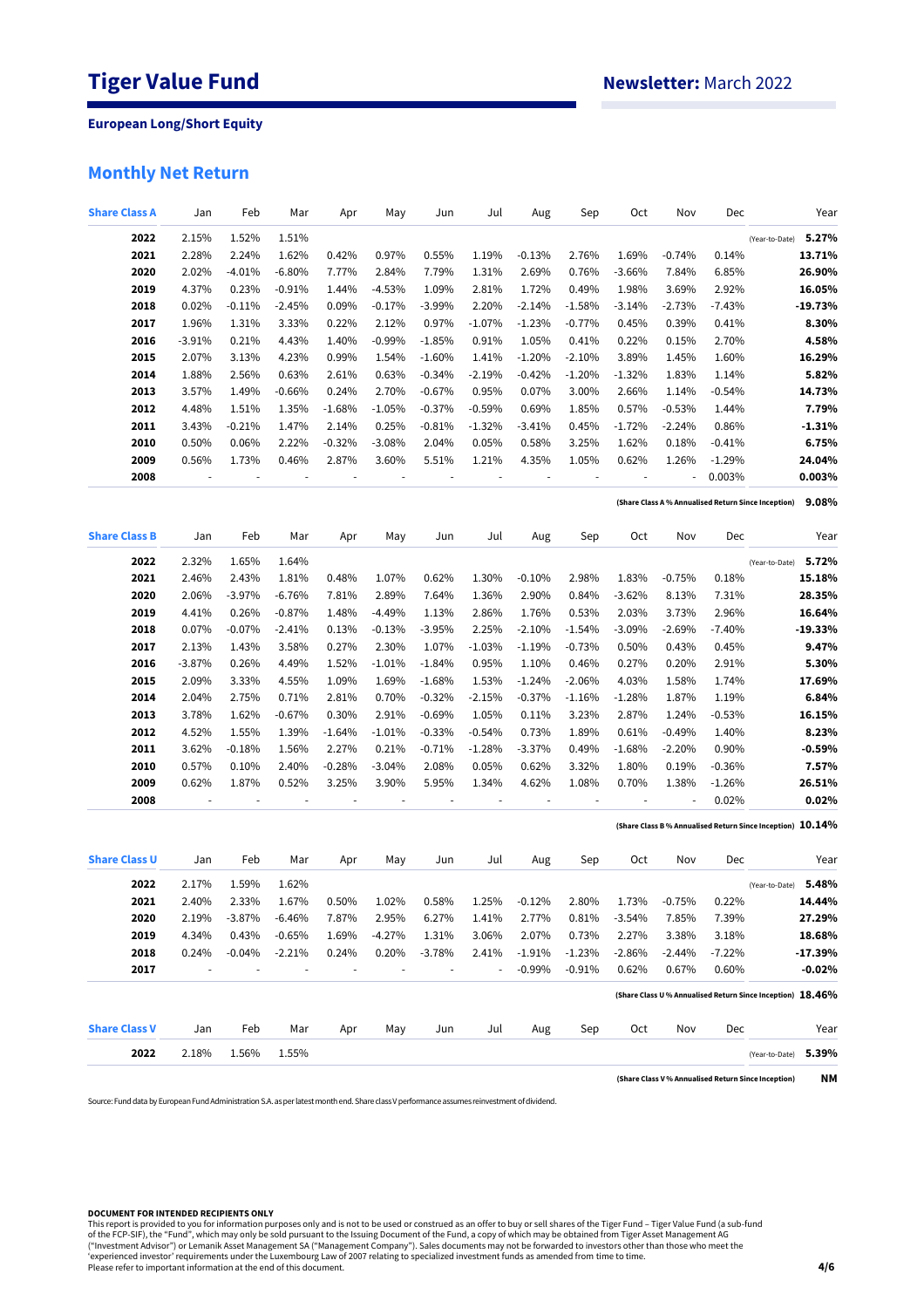# **Share Classes and Performance**

| <b>Share Class</b>        | <b>Class A</b>    | <b>Class B</b>    | <b>Class U</b>    | <b>Class V</b>      |
|---------------------------|-------------------|-------------------|-------------------|---------------------|
| <b>Investment Minimum</b> | € 125,000         | € 5,000,000       | US\$ 125,000      | € 2,500,000         |
| <b>Management Fee</b>     | 2.00%             | 1.50%             | 2.00%             | 1.50%               |
| <b>Performance Fee</b>    | 20%               | 15%               | 20%               | 20%                 |
| Redemption                | Monthly*          | 6 months          | Monthly*          | 3 months            |
| Subscription              | Monthly           | Monthly           | Monthly           | Monthly             |
| <b>Income Treatment</b>   | Accumulation      | Accumulation      | Accumulation      | <b>Distribution</b> |
| Date of Inception         | Dec 2008          | Dec 2008          | Aug 2017          | <b>TBA</b>          |
| <b>ISIN</b>               | LU0400329677      | LU0400329750      | LU1647855136      | LU1740273310        |
| <b>Bloomberg</b>          | TIGERAA LX EQUITY | TIGERAB LX EQUITY | TIGERVU LX EQUITY | <b>TBA</b>          |
| <b>NAV</b>                | € 3,187.54        | € 3,626.40        | \$1,506.01        | €1,261.59           |
| <b>Performance (net)</b>  | <b>Class A</b>    | <b>Class B</b>    | <b>Class U</b>    | <b>Class V</b>      |
| <b>March 2022</b>         | $+1.51%$          | $+1.64%$          | $+1.62%$          | $+1.55%$            |
| <b>Year to Date</b>       | $+5.27%$          | $+5.72%$          | $+5.48%$          | +5.39%              |
| <b>Since inception</b>    | $+218.75%$        | $+262.64%$        | +50.60%           | <b>NM</b>           |
| <b>Annualised</b>         | $+9.08%$          | $+10.14%$         | $+18.46%$         | <b>NM</b>           |
| <b>Sharpe Ratio</b>       | 1.18x             | 1.29x             | <b>NM</b>         | <b>NM</b>           |
| Volatility (p.a.)         | 8.1%              | 8.2%              | <b>NM</b>         | <b>NM</b>           |
| <b>Beta</b>               | 0.21              | 0.22              | <b>NM</b>         | <b>NM</b>           |

\* The redemption notice has to be faxed to the Administrator five business days prior to month end (cut-off 5pm CET). Please see the offering document for further information.

Sources: Fund data by European Fund Administration S.A. as per latest month end. Performance is net of fees based on unaudited figures for the current year. Share class V performance assumes reinvestment of dividend.<br>Beta

# **Fund Information**

| <b>Base Currency</b>  | EUR.                               |
|-----------------------|------------------------------------|
| <b>Fund Domicile</b>  | Luxembourg                         |
| <b>Fund Structure</b> | Open-ended multi-class             |
| Legal Entity          | <b>FCP-SIF</b>                     |
| <b>Style Mandate</b>  | Long/Short Equity and Active Value |
| Hurdle Rate           | None                               |
| High Water Mark       | Yes                                |

# **Service Providers**

| <b>Management Company/</b> |
|----------------------------|
| <b>AIFM</b>                |
| <b>Investment Advisor</b>  |
| <b>Prime Broker</b>        |
| Custodian                  |
| Administrator              |
| <b>Auditor</b>             |
| <b>Legal Advisor</b>       |

Lemanik Asset Management SA

**Investment Advisor** Tiger Asset Management AG **SEB AB SEB SA Administrator** European Fund Administration SA **Auditor** PricewaterhouseCoopers **Linklaters LLP** 



#### **DOCUMENT FOR INTENDED RECIPIENTS ONLY**

This report is provided to you for information purposes only and is not to be used or construed as an offer to buy or sell shares of the Tiger Fund – Tiger Value Fund (a sub-fund<br>of the FCP-SIF), the "Fund", which may only ("Investment Advisor") or Lemanik Asset Management SA ("Management Company"). Sales documents may not be forwarded to investors other than those who meet the<br>'experienced investor' requirements under the Luxembourg Law of Please refer to important information at the end of this document.